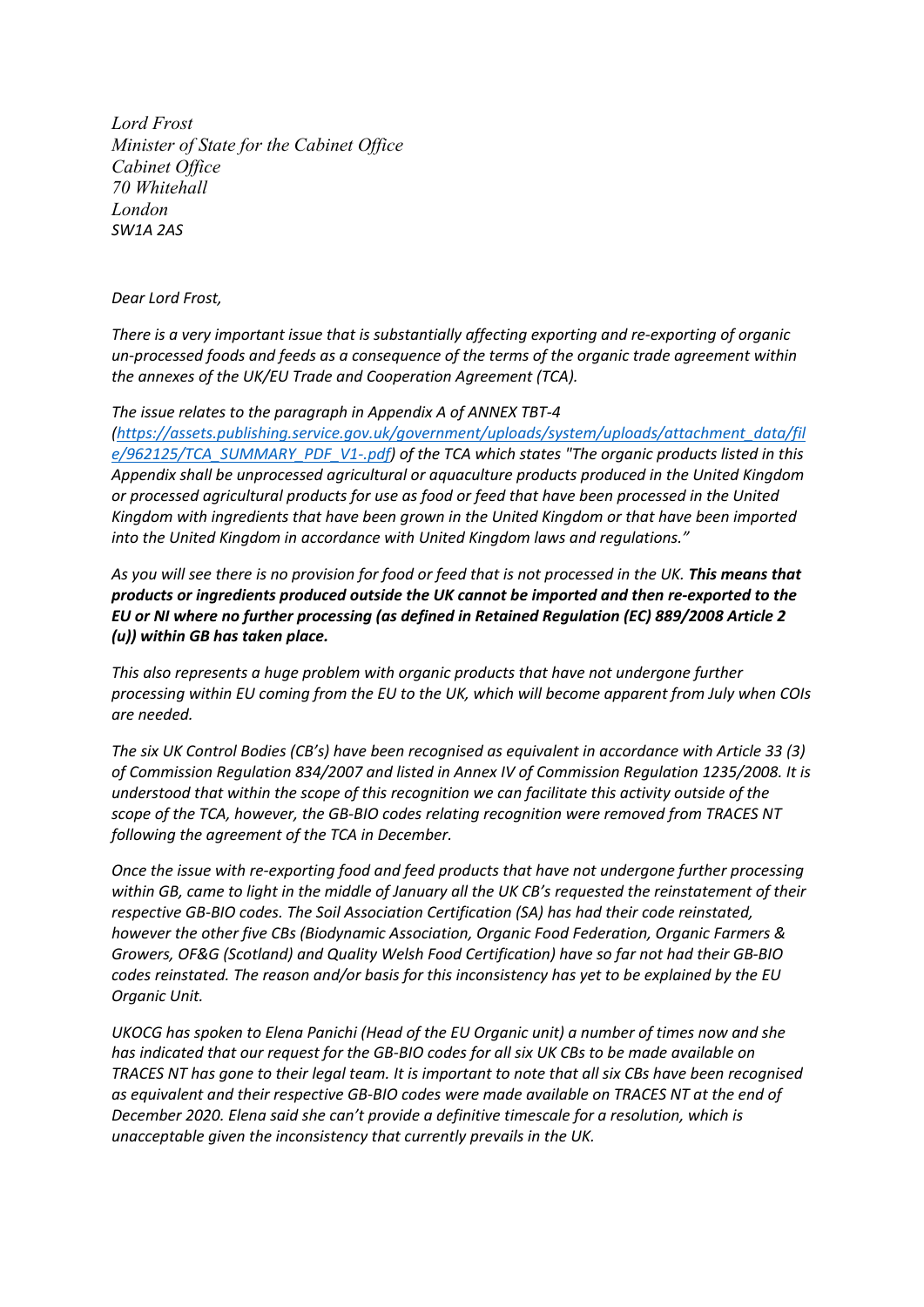*The current position as we understand it is that the EU Commission intend to move all UK CB's from Annex IV (individual CB recognition) to Annex III (recognised Third Countries) in early May. This will mean that all trade in organic products that have not undergone further processing will no longer be able to be facilitated by UK CB's within GB immediately thereafter. It is also important to note that EU CBs will still be able to extend their scope within Annex IV to include the UK – which will be unfair – so they will be able to continue to certify UK operators who export organic products to the EU from the UK that fall outside the trade deal – this will represent a non-trade barrier to UK CBs putting them at a competitive disadvantage.*

*The issue is that after 40 years of integrated trade, U.K. businesses (with established trade routes) cannot simply change the way they do business over night. The limitations of the TCA around the import and re-export of organic food and feed (where no further processing takes place) from the UK and to the UK will have a significant impact, and businesses need time to adjust. The impact of this is difficult to assess currently but many businesses that have historically had ties with European processors and importers are being severely affected and are now undoubtedly losing hard won markets.*

*To help resolve this, ALL GB-BIO codes should be reinstated until 31st December 2021 to allow for a transition. Currently only SA operators can undertake this trade which is creating unfair competition and disadvantaging the operators registered with control bodies that have not had their code reinstated. The fact is that the EU Commission by their actions, are artificially distorting the UK market by inadvertently giving one CB an advantage over other CBs by allowing it to operate whilst inappropriately excluding others from this activity without any legal basis.*

*It is understood that a precedent has been set by the EU when the EU/Chile equivalency was agreed by allowing those Chilean CB's that were recognised under Annex IV to retain their recognition for six months.*

## *We are, therefore, calling for the following:*

*1) UK operators need time to adjust, all UK CBs therefore need recognition to be retained in Annex IV until 31/12/21, as originally indicated when the updated in Annex IV was published late last year*

*2) That ALL the GB-BIO codes are reinstated immediately to allow for this transition and to not unfairly penalise operators that are not certified by a CB that has a GB-BIO reinstated or obliging them to transfer to the CB that has access to their GB-BIO code on TRACES NT. This represents anticompetitive activity by the EU COM*

*3) That the paragraph in Appendix A of ANNEX TBT-4 of the TCA to be reworded to reflect the current UK/US equivalency which states "The arrangement is limited to organic products of US or UK origin. This includes products that have been either 1) produced with the US or UK or 2) products whose final processing or packaging occurs within the US or UK. This includes products processed in the US or UK that contain organic ingredients from foreign sources that have been certified to the US or UK organic standards" - this is a mirror of the EU/US equivalency agreement*

*Our problem is that at present the Commission is seemingly unwilling to engage with this issue. Due to the urgency however of this matter, as indicated above, which is causing a grave distortion of trade we would be grateful for your immediate consideration of this and can I ask you to provide a response on this within the next two weeks.*

*With kind regards,*

*Roger Kerr*